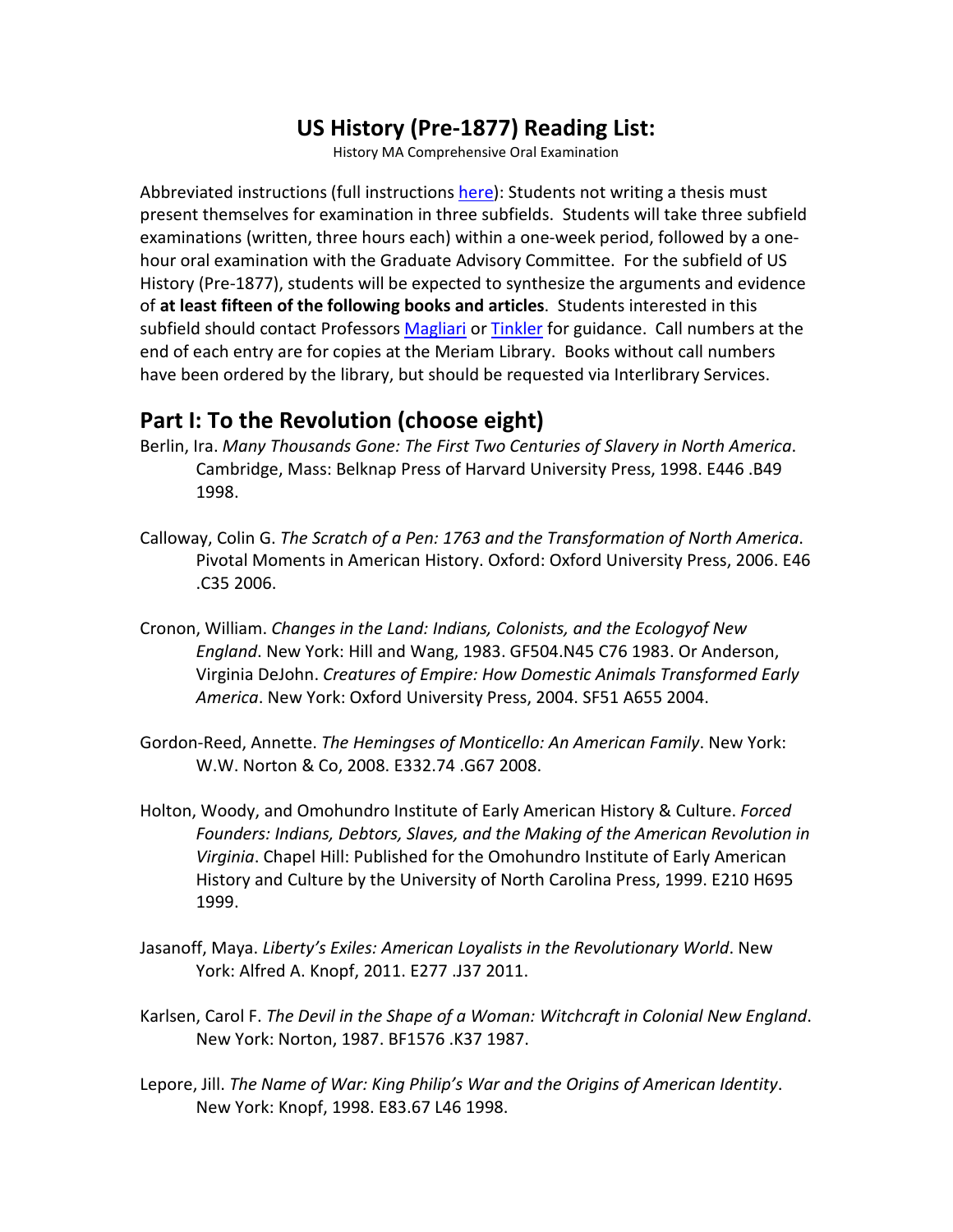- Nash, Gary B. *The Unknown American Revolution: The Unruly Birth of Democracy and the Struggle to Create America*. New York: Viking, 2005. E208 .N33 2005.
- Nugent, Walter T. K. *Habits of Empire a History of American Expansion*. New York: Vintage Books, 2009. [http://mantis.csuchico.edu/login?url=http://site.ebrary.com/lib/csuchico/](http://mantis.csuchico.edu/login?url=http://site.ebrary.com/lib/csuchico/Doc?id=10310924) [Doc?id=10310924](http://mantis.csuchico.edu/login?url=http://site.ebrary.com/lib/csuchico/Doc?id=10310924) (authenticate through Meriam Library). E179.5 .N84 2009eb. This book appears in every category but can only count as one of the fifteen books for the exam.
- Pearsall, Sarah M. S. *Atlantic Families: Lives and Letters in the Later Eighteenth Century*. Oxford: Oxford University Press, 2008. HQ613 .P44 2010. Or Demos, John. *The Unredeemed Captive: a Family Story from Early America*. New York: Alfred Knopf, 1994. E197 D46 1994. Or Norton, Mary Beth. *Liberty's Daughters: The Revolutionary Experience of American Women, 1750-1800*. Boston: Little, Brown, 1980. HQ1418 N67.
- Rediker, Marcus. *The Slave Ship: a Human History*. New York: Viking, 2007. HT1322 .R42 2007. Or Brown, Vincent, and American Council of Learned Societies. *The Reaper's Garden Death and Power in the World of Atlantic Slavery*. Cambridge, Mass: Harvard University Press, 2008. [http://mantis.csuchico.edu/login?url=http://hdl.handle.net/2027/heb.077](http://mantis.csuchico.edu/login?url=http://hdl.handle.net/2027/heb.07795) [95](http://mantis.csuchico.edu/login?url=http://hdl.handle.net/2027/heb.07795) (authenticate through Meriam Library). HQ1073.5.J25.
- Silver, Peter Rhoads. *Our Savage Neighbors: How Indian War Transformed Early America*. New York: W.W. Norton, 2008. E77 .S573 2008.
- Taylor, Alan. *American Colonies*. The Penguin History of the United States. New York: Viking, 2001. E188 T35 2001. Or Richter, Daniel K. *Before the Revolution: America's Ancient Pasts*. Cambridge, Mass: Belknap Press of Harvard University Press, 2011. E169.12 .R497 2011.
- White, Richard. *The Middle Ground: Indians, Empires, and Republics in the Great Lakes Region, 1650-1815*. Cambridge Studies in North American Indian History. Cambridge: Cambridge University Press, 1991. E99 A35 W48 1991. Or Richter, Daniel K. *Facing East from Indian Country: a Native History of Early America*. Cambridge: Harvard University Press, 2001. E98 F39 R53 2001.
- Wood, Gordon S. *The American Revolution: A History*. New York: Modern Library, 2002. E208 W85 2002.
- ———. *The Radicalism of the American Revolution*. New York: A. A. Knopf, 1992. E209 W65 1992.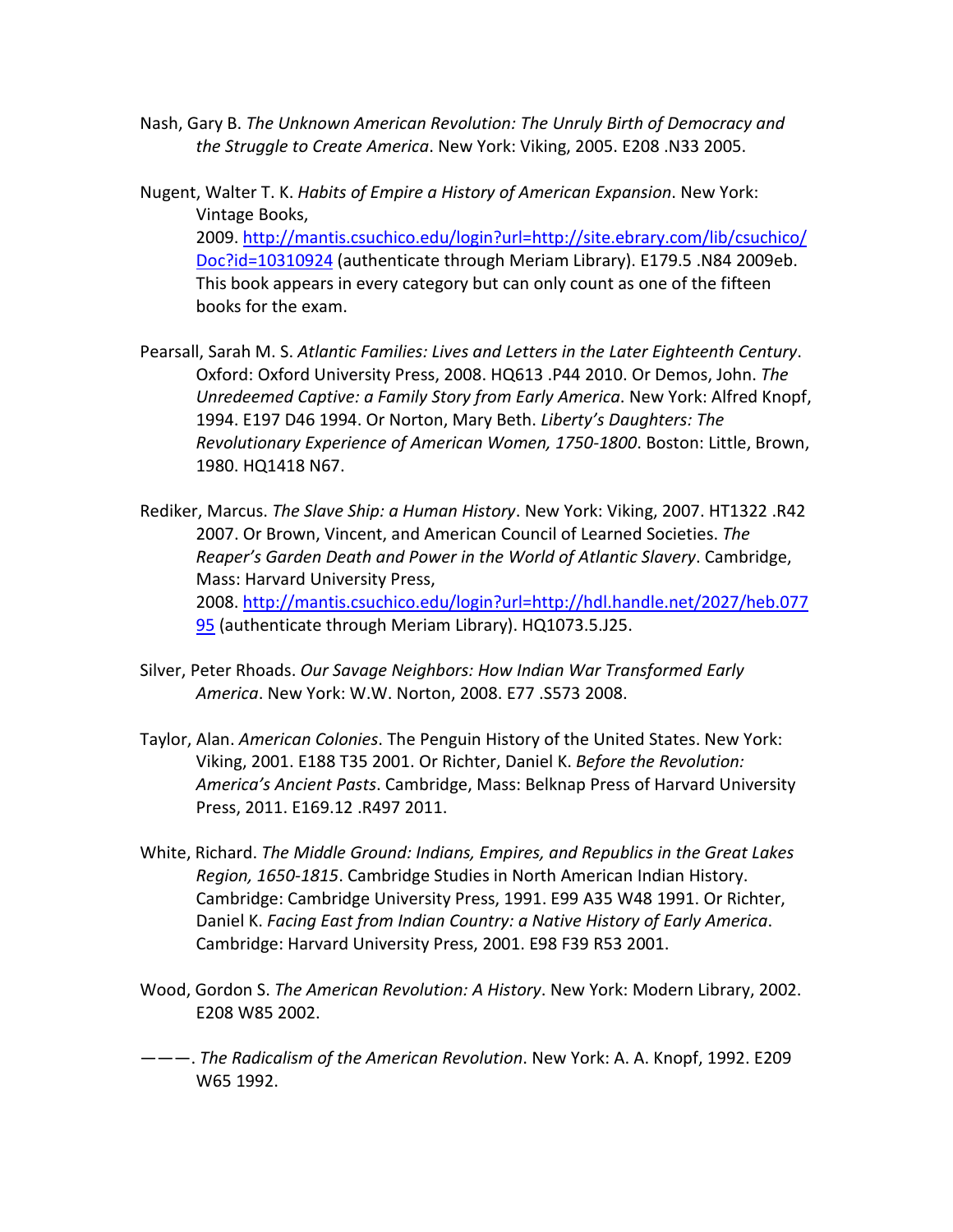# **Part II: Revolution through Reconstruction (choose one from each category)**

#### **1. Confederation, Constitution and the Federalist Era**

- Elkins, Stanley M. *The Age of Federalism*. New York: Oxford University Press, 1993. E310 E45 1993.
- Freeman, Joanne B. *Affairs of Honor: National Politics in the New Republic*. New Haven: Yale University Press, 2001. E310 F85 2001.

Nugent, Walter T. K. *Habits of Empire a History of American Expansion*. New York: Vintage Books, 2009. [http://mantis.csuchico.edu/login?url=http://site.ebrary.com/lib/csuchico/](http://mantis.csuchico.edu/login?url=http://site.ebrary.com/lib/csuchico/Doc?id=10310924) [Doc?id=10310924](http://mantis.csuchico.edu/login?url=http://site.ebrary.com/lib/csuchico/Doc?id=10310924) (authenticate through Meriam Library). E179.5 .N84 2009eb. This book appears in every category but can only count as one of the fifteen books for the exam.

Wood, Gordon S. *The Creation of the American Republic, 1776-1787*. New York: Norton, 1972. JA84 U5 W6 1972.

### **2. The Early Nineteenth Century**

- Howe, Daniel Walker. *What Hath God Wrought: The Transformation of America, 1815- 1848*. New York: Oxford University Press, 2007. E338 .H69 2007.
- Johnson, Paul E. *A Shopkeeper's Millenium: Society and Revivals in Rochester, New York, 1815-1837*. New York: Hill and Wang, 1978. BV3775 R62 J63 1978.

Nugent, Walter T. K. *Habits of Empire a History of American Expansion*. New York: Vintage Books, 2009. [http://mantis.csuchico.edu/login?url=http://site.ebrary.com/lib/csuchico/](http://mantis.csuchico.edu/login?url=http://site.ebrary.com/lib/csuchico/Doc?id=10310924) [Doc?id=10310924](http://mantis.csuchico.edu/login?url=http://site.ebrary.com/lib/csuchico/Doc?id=10310924) (authenticate through Meriam Library). E179.5 .N84 2009eb. This book appears in every category but can only count as one of the fifteen books for the exam.

- Sellers, Charles Grier. *The Market Revolution: Jacksonian America, 1815-1846*. New York: Oxford University Press, 1991. HC105 S38 1991. And read Ellis, Richard E. "A Symposium on Charles Sellers, 'the Market Revolution: Jacksonian America, 1815-1846.'" *Journal of the Early Republic* 12, no. 4 (1992): 445–476 (PDF full text through Meriam Library) 46032201.
- Watson, Harry L. *Liberty and Power: The Politics of Jacksonian America*. New York: Hill and Wang, 1990. E381 W32 1990.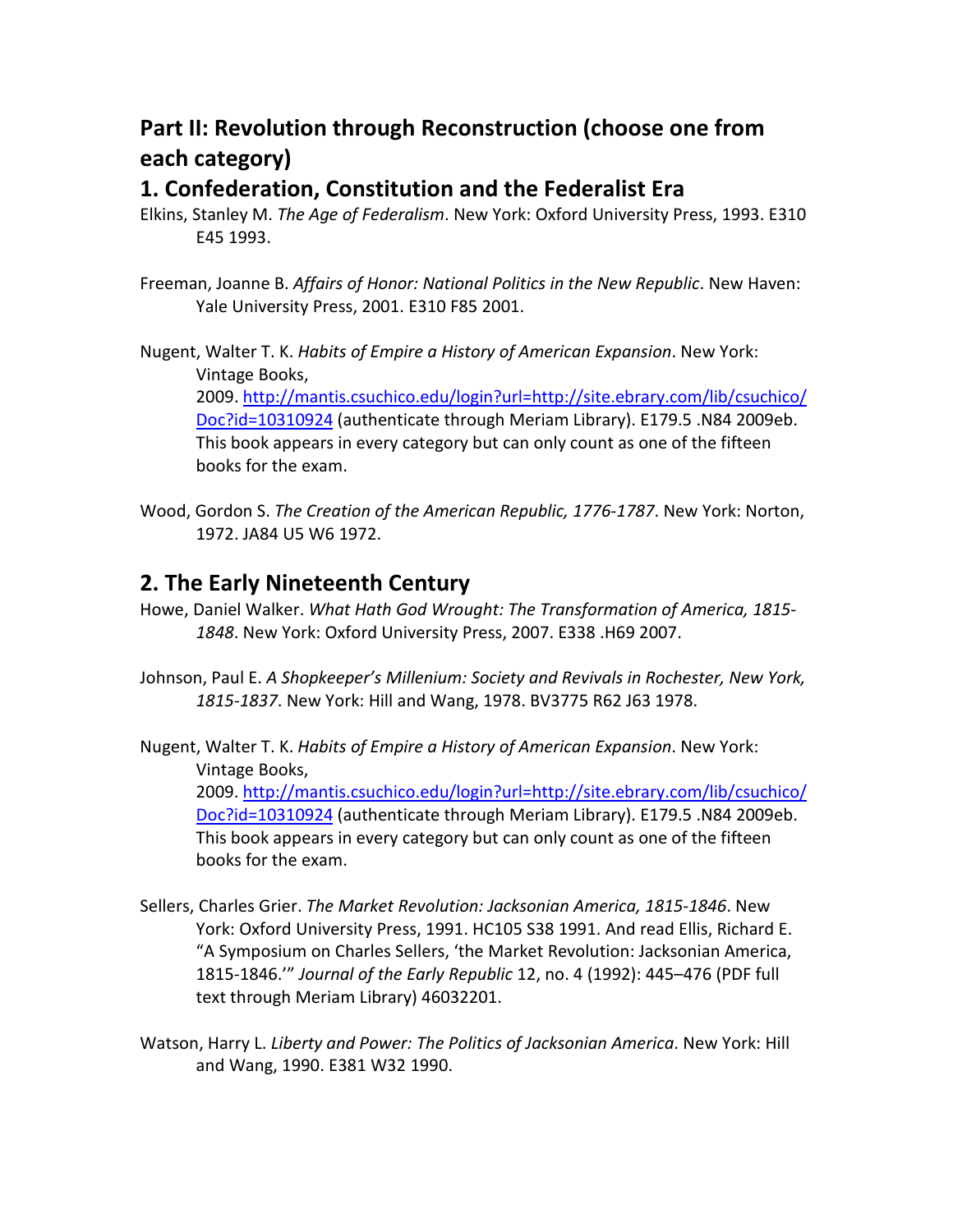Wilentz, Sean. *The Rise of American Democracy: Jefferson to Lincoln*. New York: Norton, 2005. E302.1 .W55 2005.

#### **3. Women in the Antebellum North**

- Cohen, Patricia Cline. *The Murder of Helen Jewett: The Life and Death of a Prostitute in Nineteenth-century New York*. New York: Vintage Books, 1999. HQ146.N7 C65 1999.
- Nugent, Walter T. K. *Habits of Empire a History of American Expansion*. New York: Vintage Books, 2009. [http://mantis.csuchico.edu/login?url=http://site.ebrary.com/lib/csuchico/](http://mantis.csuchico.edu/login?url=http://site.ebrary.com/lib/csuchico/Doc?id=10310924) [Doc?id=10310924](http://mantis.csuchico.edu/login?url=http://site.ebrary.com/lib/csuchico/Doc?id=10310924) (authenticate through Meriam Library). E179.5 .N84 2009eb. This book appears in every category but can only count as one of the fifteen books for the exam.
- Ryan, Mary P. *Cradle of the Middle Class: The Family in Oneida County, New York, 1790- 1865*. Cambridge: Cambridge University Press, 1981. HQ555.N7 R9 1993.
- Stansell, Christine. *City of Women: Sex and Class in New York, 1789-1860*. New York: Knopf, 1986. HD6096.N6 S8 1986.

#### **4. Slavery and the South**

- Davis, David Brion. *Inhuman Bondage: The Rise and Fall of Slavery in the New World*. New York: Oxford University Press, 2006. E441 .D2495 2006.
- Genovese, Eugene D. *Roll, Jordan, Roll; the World the Slaves Made*. New York: Pantheon Books, 1974. E443 .G46 1976.
- Johnson, Walter, and American Council of Learned Societies. *Soul by Soul Life Inside the Antebellum Slave Market*. Cambridge, Mass: Harvard University Press, 1999. [http://mantis.csuchico.edu/login?url=http://hdl.handle.net/2027/heb.000](http://mantis.csuchico.edu/login?url=http://hdl.handle.net/2027/heb.00050) [50](http://mantis.csuchico.edu/login?url=http://hdl.handle.net/2027/heb.00050) (authenticate through Meriam Library). F379.N59.
- Kolchin, Peter. *American Slavery, 1619-1877*. New York: Hill and Wang, 1993. E441 .K64 1993.
- Nugent, Walter T. K. *Habits of Empire a History of American Expansion*. New York: Vintage Books, 2009. [http://mantis.csuchico.edu/login?url=http://site.ebrary.com/lib/csuchico/](http://mantis.csuchico.edu/login?url=http://site.ebrary.com/lib/csuchico/Doc?id=10310924) [Doc?id=10310924](http://mantis.csuchico.edu/login?url=http://site.ebrary.com/lib/csuchico/Doc?id=10310924) (authenticate through Meriam Library). E179.5 .N84 2009eb. This book appears in every category but can only count as one of the fifteen books for the exam.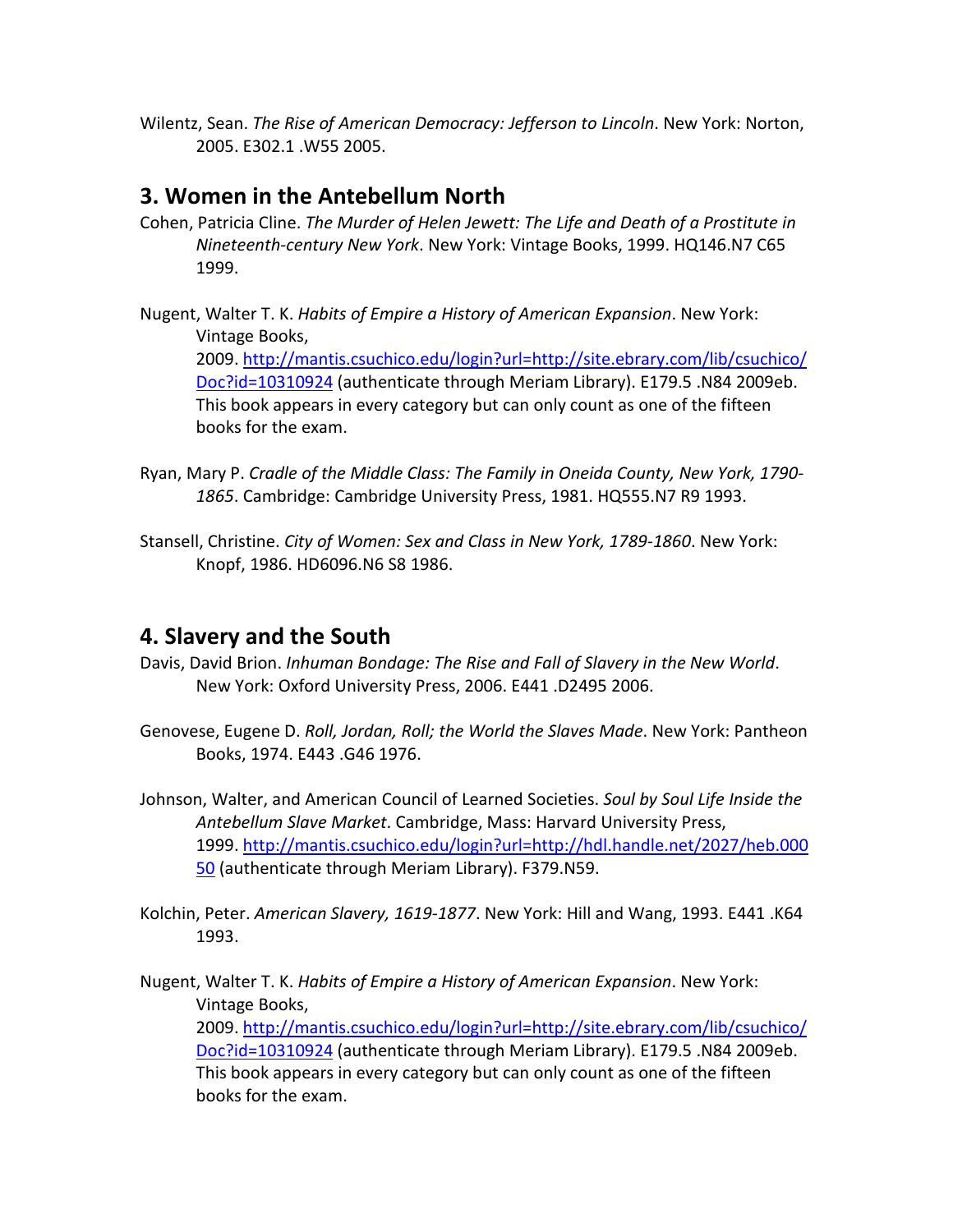Oakes, James. *Slavery and Freedom: An Interpretation of the Old South*. New York: Knopf, 1990. E441 O19 1990.

### **5. Politics and the Coming of the Civil War**

- Earle, Jonathan Halperin. *Jacksonian Antislavery & the Politics of Free Soil, 1824-1854*. Chapel Hill: University of North Carolina Press, 2004. E449 .E17 2004.
- Foner, Eric. *The Fiery Trial: Abraham Lincoln and American Slavery*. New York: W. W. Norton & Co., 2010. E457.2 .F66 2010.
- ———. *Free Soil, Free Labor, Free Men: The Ideology of the Republican Party before the Civil War*. New York: Oxford University Press, 1970. E436 .F6 1970.
- Freehling, William W. *The Road to Disunion*. New York: Oxford University Press, 1990. Read vol. 1. E468.9 F84 1990.
- Nugent, Walter T. K. *Habits of Empire a History of American Expansion*. New York: Vintage Books, 2009. [http://mantis.csuchico.edu/login?url=http://site.ebrary.com/lib/csuchico/](http://mantis.csuchico.edu/login?url=http://site.ebrary.com/lib/csuchico/Doc?id=10310924) [Doc?id=10310924](http://mantis.csuchico.edu/login?url=http://site.ebrary.com/lib/csuchico/Doc?id=10310924) (authenticate through Meriam Library). E179.5 .N84 2009eb. This book appears in every category but can only count as one of the fifteen books for the exam.
- Potter, David Morris. *The Impending Crisis, 1848-1861*. The New American Nation Series. New York: Harper & Row, 1976. E459 .P67 1976.

## **6. The Civil War**

- McCurry, Stephanie. *Confederate Reckoning: Power and Politics in the Civil War South*. Cambridge: Harvard University Press, 2010. E487 .M18 2012.
- McPherson, James M. *Battle Cry of Freedom: The Civil War Era*. New York: Oxford University Press, 1988. E173 .O94 vol. 6.
- Nugent, Walter T. K. *Habits of Empire a History of American Expansion*. New York: Vintage Books, 2009. [http://mantis.csuchico.edu/login?url=http://site.ebrary.com/lib/csuchico/](http://mantis.csuchico.edu/login?url=http://site.ebrary.com/lib/csuchico/Doc?id=10310924) [Doc?id=10310924](http://mantis.csuchico.edu/login?url=http://site.ebrary.com/lib/csuchico/Doc?id=10310924) (authenticate through Meriam Library). E179.5 .N84 2009eb. This book appears in every category but can only count as one of the fifteen books for the exam.
- Oates, Stephen B. *Our Fiery Trial: Abraham Lincoln, John Brown, and the Civil War Era*. Amherst: University of Massachusetts Press, 1979. E457.8 O18.

## **7. Reconstruction**